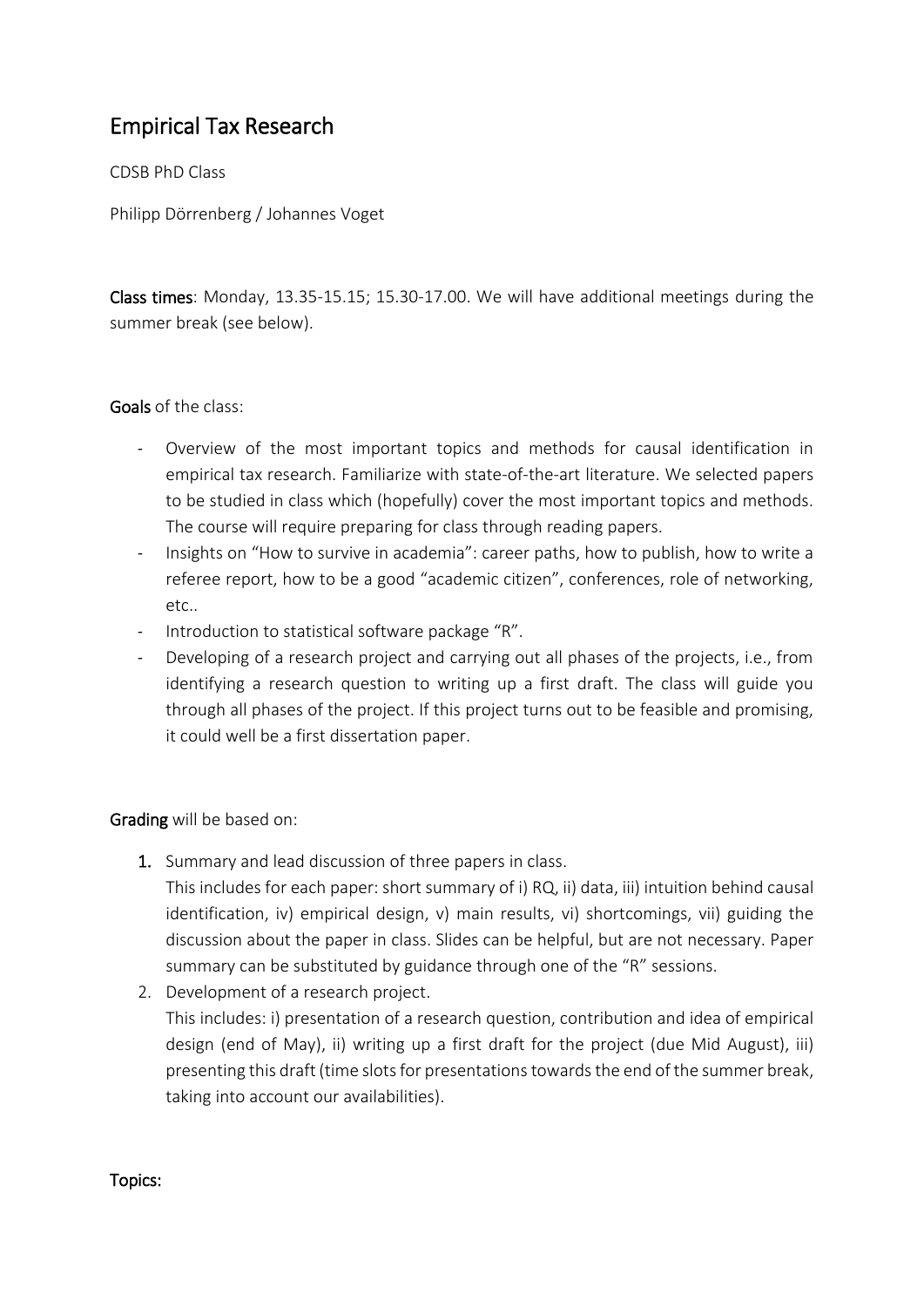In light of the small class size, we can select papers based on interest and your own research project. Topics on "how to survive in academia" are in addition to the topics below. We will mostly organize the class sessions along the methods in the standard tool kit of empirical research. For each method, we identified a set of core papers which use the method and are interesting topic wise. Taken together, the core papers give a good overview of the state-ofthe-art application of empirical methods. We start off each topic with a brief and easy overview of the method. Afterwards, a student will summarize a paper using the respective method and we will discuss in class. We expect all students to read the core papers that we cover in class.

# Outline (tentative):

- 1. Statistical Software package "R"
- 2. Randomized Experiments
- 3. Difference in Difference (including event studies)
- 4. Instrumental Variables
- 5. Regression Discontinuity Design
- 6. Bunching

## Core Papers (\* indicates student presentations)

## Randomized Experiments

William Morrison and Dmitry Taubinsky, 2020, Rules of Thumb and Attention Elasticities: Evidence from Under- and Overreaction to Taxes. Working Paper (\*)

Floyd, E., List, J.A., 2016. Using Field Experiments in Accounting and Finance. Journal of Accounting Research 54 (2), 437-475

## DiD/Event Studies

Simon Jäger, Benjamin Schoefer, Jörg Heining, 2020, Labor in the Boardroom, <http://economics.mit.edu/files/17273> (\*)

Yagan, Danny. 2015. "Capital Tax Reform and the Real Economy: The Effects of the 2003 Dividend Tax Cut." American Economic Review, 105(12): 3531-63

Benzarti, Youssef, Dorian Carloni, Jarkko Harju, Tuomas Kosonen, 2020, "What Goes Up May Not Come Down: Asymmetric Incidence of Value Added Taxes" Journal of Political Economy, Forthcoming. (\*)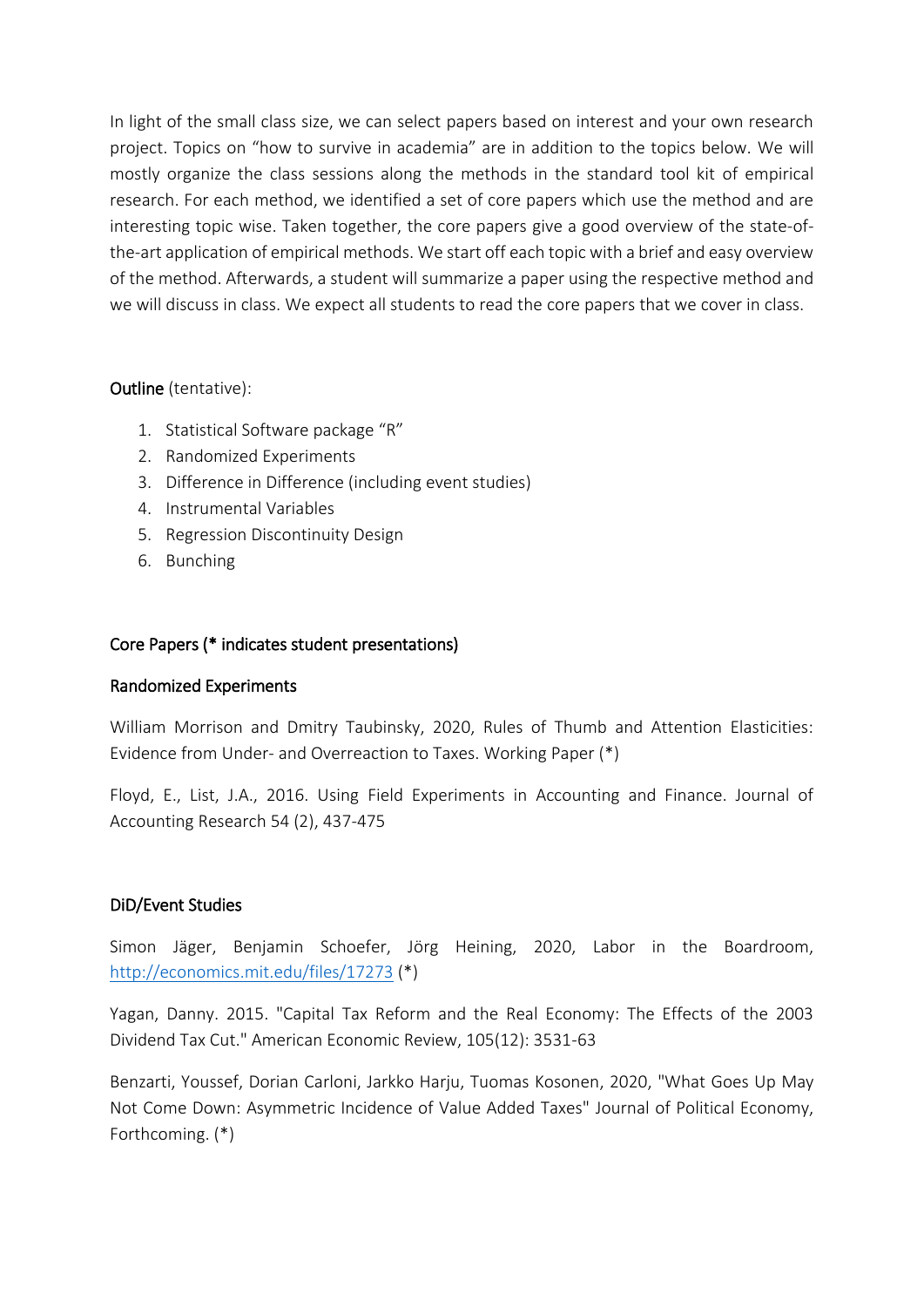Fuest, Clemens, Andreas Peichl and Sebastian Siegloch. 2018. ''Do Higher Corporate Taxes Reduce Wages? Micro Evidence from Germany''. American Economic Review, 2018, Vol. 108(2), pp. 393-418

# IV

Wolfgang Frimmel, Martin Halla, Jörg Paetzold, 2019, The Intergenerational Causal Effect of Tax Evasion: Evidence from the Commuter Tax Allowance in Austria, Journal of the European Economic Association (\*)

# RDD

Antoine Dechezleprêtre, Elias Einiö, Ralf Martin, Kieu-Trang Nguyen, John Van Reenen, 2019, Do tax Incentives for Research Increase Firm Innovation? An RD Design for R&D. <https://www.nber.org/papers/w22405.pdf> (\*)

> This should be read together with a very related DiD paper: Guceri, Irem, and Li Liu. 2019. "Effectiveness of Fiscal Incentives for R&D: Quasi-experimental Evidence." American Economic Journal: Economic Policy, 11 (1): 266-91

Egger, P. H., & Wamser, G. (2015). The impact of controlled foreign company legislation on real investments abroad. A multi-dimensional regression discontinuity design. Journal of Public Economics, 129, 77-91

## Bunching

Michael P. Devereux, Li Liu, Simon Loretz. 2014. The Elasticity of Corporate Taxable Income: New Evidence from UK Tax Records. American Economic Journal: Economic Policy. Vol. 6, no. 2, May 2014 (\*)

Raj Chetty, John Friedman, Tore Olsen, and Luigi Pistaferri, 2011, Adjustment Costs, Firm Responses, and Micro vs. Macro Labor Supply Elasticities: Evidence from Danish Tax Records Quarterly Journal of Economics 126(2): 749-804 (\*)

Buhlmann, Florian and Dörrenberg, Philipp and Loos, Benjamin and Voget, Johannes, 2020, How Do Taxes Affect the Trading Behavior of Private Investors? Evidence From Individual Portfolio Data

Henrik Jacobsen Kleven, 2016, Bunching, Annual Review of Economics, Vol. 8:435-464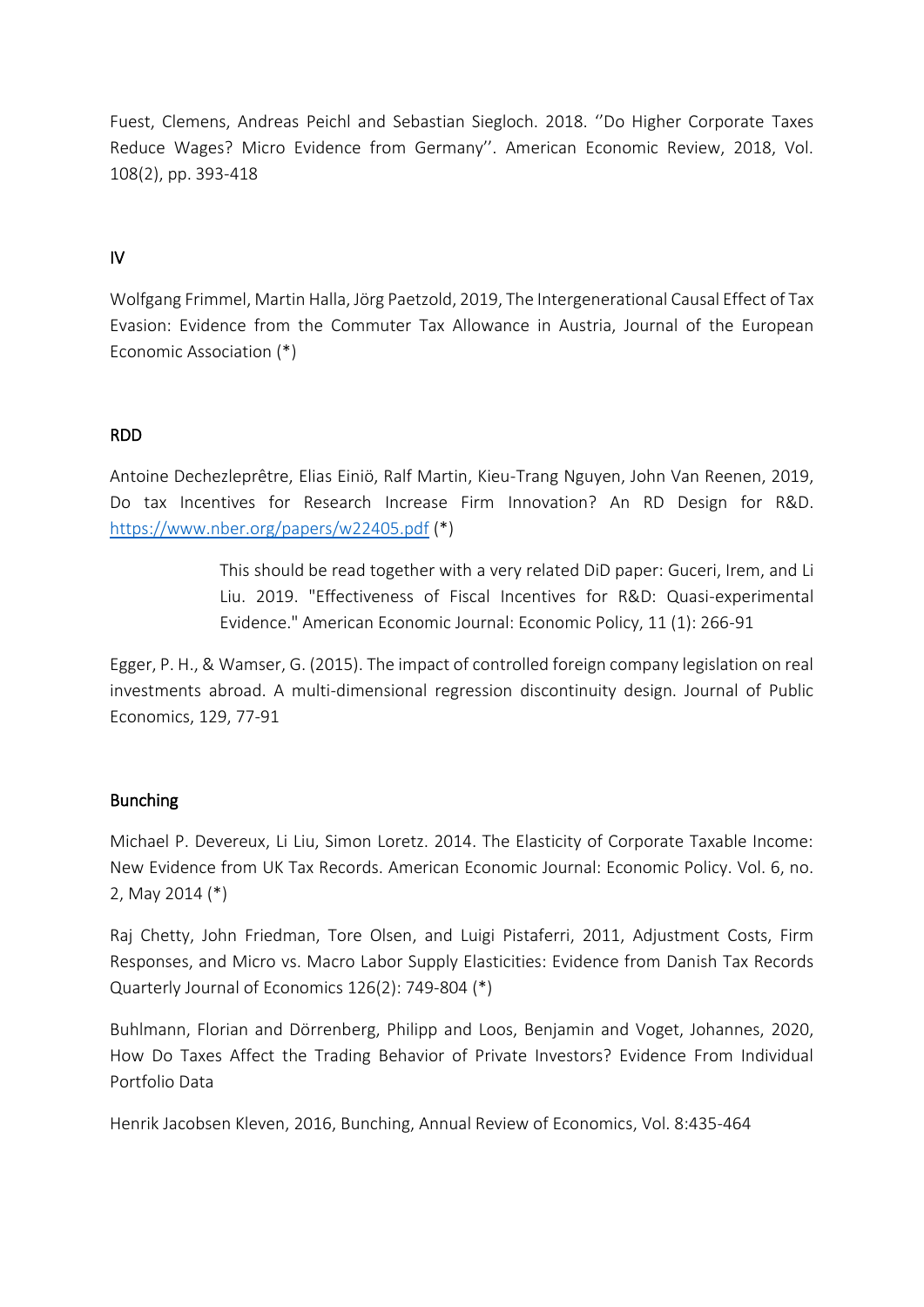# Further Reading (organized by Topics)

#### Randomized experiments:

Kleven, H. J., Knudsen, M. B., Kreiner, C. T., Pedersen, S. and Saez, E. (2011), Unwilling or Unable to Cheat? Evidence From a Tax Audit Experiment in Denmark. Econometrica, 79: 651-69

Chetty, Raj, Adam Looney, and Kory Kroft. 2009. "Salience and Taxation: Theory and Evidence." American Economic Review, 99 (4): 1145-77

Bergolo, M, Ceni, R, Cruces, G, Giaccobasso, M and Perez-Truglia, R (2017), "Tax Audits as Scarecrows: Evidence from a Large Field Experiment", NBER Working Paper No. 23631

Blumkin, T., Ruffle, B.J. and Ganun, Y., 2012. Are income and consumption taxes ever really equivalent? Evidence from a real-effort experiment with real goods. European Economic Review, 56(6), pp.1200-1219.

Alberto Alesina, Stefanie Stantcheva, Edoardo Teso. 2018. "Intergenerational Mobility and Support for Redistribution." American Economic Review

Joachim Gassen and Maximilian Muhn, 2018, Financial Transparency of Private Firms: Evidence from a Randomized Field Experiment

Boning, W.C., Guyton, J., Hodge, R.H., Slemrod, J. and Troiano, U., 2018. Heard it Through the Grapevine: Direct and Network Effects of a Tax Enforcement Field Experiment (No. w24305). National Bureau of Economic Research.

SURVEY: Floyd, E., List, J.A., 2016. Using Field Experiments in Accounting and Finance. Journal of Accounting Research 54 (2), 437-475

SURVEY: Dina Pomeranz, Impact Evaluation Methods in Public Economics: A Brief Introduction to Randomized Evaluations and Comparison with Other Methods, Public Finance Review, 2017

## Elasticity of Taxable Income and labor supply responses

Austan Goolsbee, "What Happens When You Tax the Rich? Evidence from Executive Compensation," Journal of Political Economy, April 2000, vol. 108(2), 352-378

Matikka, T. (2018), Elasticity of Taxable Income: Evidence from Changes in Municipal Income Tax Rates in Finland. Scand. J. of Economics, 120: 943-973 (IV and local variation to estimate ETI)

Emmanuel Saez, Isabel Martinez and Michael Siegenthaler. 2018. "Intertemporal Labor Supply Substitution? Evidence from the Swiss Income Tax Holidays''. NBER Working Paper No. 24634 (DiD using local variation and variation in timing to estimate effects of a large tax holiday)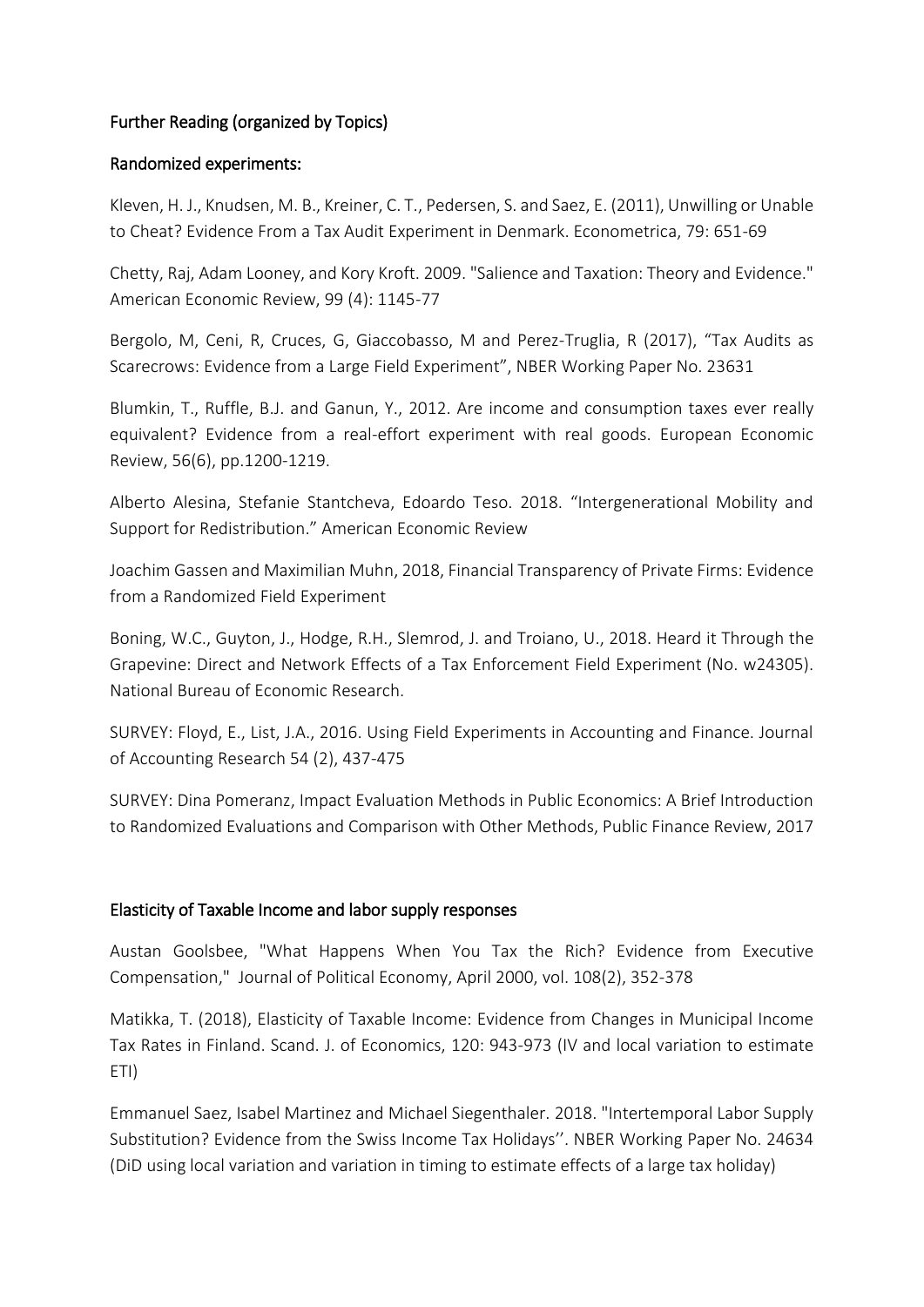Chetty, Raj, John Friedman and Emmanuel Saz, 2013, Using Differences in Knowledge Across Neighborhoods to Uncover the Impacts of the EITC on Earnings, American Economic Review 103(7): 2683-2721, 2013 (Using local variation bunching estimates to estimate EITC effects on labor supply)

Saez, Emmanuel. 2010. "Do Taxpayers Bunch at Kink Points?" American Economic Journal: Economic Policy, 2 (3): 180-212.

SURVEY: Emmanuel Saez, Joel Slemrod and Seth Giertz, 2012, "The Elasticity of Taxable Income with Respect to Marginal Tax Rates: A Critical Review," Journal of Economic Literature, March 2012, 50(1) pp. 3-50.

## Firm responses to taxes and incidence of firm taxes

Raj Chetty lecture as Intro

Michael P. Devereux, Li Liu, Simon Loretz. 2014. The Elasticity of Corporate Taxable Income: New Evidence from UK Tax Records. American Economic Journal: Economic Policy. Vol. 6, no. 2, May 2014 (Buching to estimate elasticity of corporate taxable income)

More bunching with business data: Miller, H., Pope, T. and Smith, K., 2018. Intertemporal Income Shifting: Evidence from Small Business Owners. Working Paper.

Asatryan, Z. and Peichl, A., 2017. Responses of firms to tax, administrative and accounting rules: Evidence from Armenia.

Yagan, Danny. 2015. "Capital Tax Reform and the Real Economy: The Effects of the 2003 Dividend Tax Cut." American Economic Review, 105(12): 3531-63 (DiD finding zero effect)

Compare to this significant finding: Alstadsæter, A., Jacob, M. and Michaely, R., 2017. Do dividend taxes affect corporate investment?. Journal of Public Economics, 151, pp.74-83.

And this one: John L. Campbell, James A. Chyz, Dan S. Dhaliwal, and William C. Schwartz, Jr. (2013) Did the 2003 Tax Act Increase Capital Investments by Corporations?. The Journal of the American Taxation Association: Fall 2013, Vol. 35, No. 2, pp. 33-63.

And potentially also to this: Becker, B., Jacob, M., & Jacob, M. (2013). Payout taxes and the allocation of investment. Journal of Financial Economics, 107(1), 1-24. (panel approach, well framed as sort of Dif-in-Dif)

Can also be read as complement to: Chetty, R. and Saez, E., 2005. Dividend taxes and corporate behavior: Evidence from the 2003 dividend tax cut. The Quarterly Journal of Economics, 120(3), pp.791-833.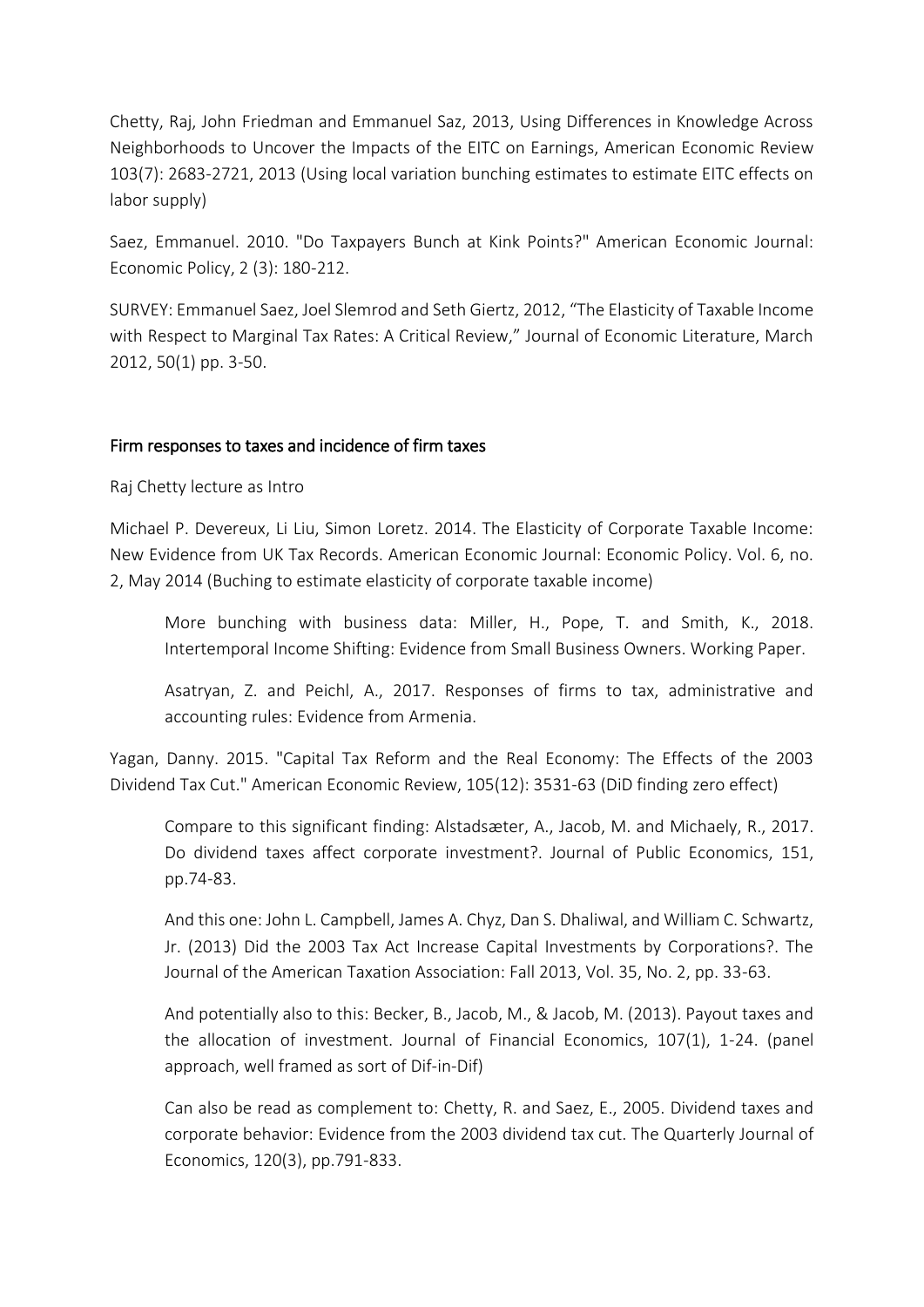Saez, Emmanuel, Benjamin Schoefer and David Seim. 2018. "Payroll Taxes, Firm Behavior, and Rent Sharing: Evidence from a Young Workers' Tax Cut in Sweden", revised October 2018, forthcoming American Economic Review (Exploiting firm-level differences in treatment intensity to estimate wage incidence of payroll taxes)

Juan Carlos Suárez Serrato, Owen Zidar. 2016. Who Benefits from State Corporate Tax Cuts? A Local Labor Markets Approach with Heterogeneous Firms, American Economic Review, 106(9): 2582-2624 (Using local variation to estimate incidence of corporate taxes)

Fuest, Clemens, Andreas Peichl and Sebastian Siegloch. 2018. ''Do Higher Corporate Taxes Reduce Wages? Micro Evidence from Germany''. American Economic Review, 2018, Vol. 108(2), pp. 393-418 (Event studies to estimate incidence of business taxes)

## Location choices

David R. Agrawal and Dirk Foremny. 2018. Relocation of the Rich: Migration in Response to Top Tax Rate Changes from Spanish Reforms. Review of Economics and Statistics, accepted (Using regional variation in income taxes to estimate migration effects)

Kleven, Henrik, Camille Landais, Emmanuel Saez and Esben Schultz. 2014. Migration and Wage Effects of Taxing Top Earners: Evidence from the Foreigners' Tax Scheme in Denmark, Quarterly Journal of Economics 129, 333-378, 2014 (Very transparent DiD to estimate migration responses to taxes)

Scott D. Dyreng, Bradley P. Lindsey, Kevin S. Markle, Douglas A. Shackelford, The effect of tax and nontax country characteristics on the global equity supply chains of U.S. multinationals, Journal of Accounting and Economics, Volume 59, Issues 2–3, 2015,

Becker, Sascha & Egger, Peter & Merlo, Valeria. (2012). How low business tax rates attract MNE activity: Municipality-level evidence from Germany. Journal of Public Economics. 96. 698–711. 10.

E. Moretti and D. Wilson, "The Effect of State Taxes on the Geographical Location of Top Earners: Evidence from Star Scientists", American Economic Review, 107(7), 2017

Akcigit, Ufuk, Salome Baslandze, and Stefanie Stantcheva. 2016. "Taxation and the International Mobility of Inventors." American Economic Review 106 (10): 2930–2981

#### Investment decisions, productivity and innovation

Akcigit, Ufuk, John R. Grigsby, Tom Nicholas, and Stefanie Stantcheva,. 2018. "Taxation and Innovation in the 20th Century." NBER Working Paper 24982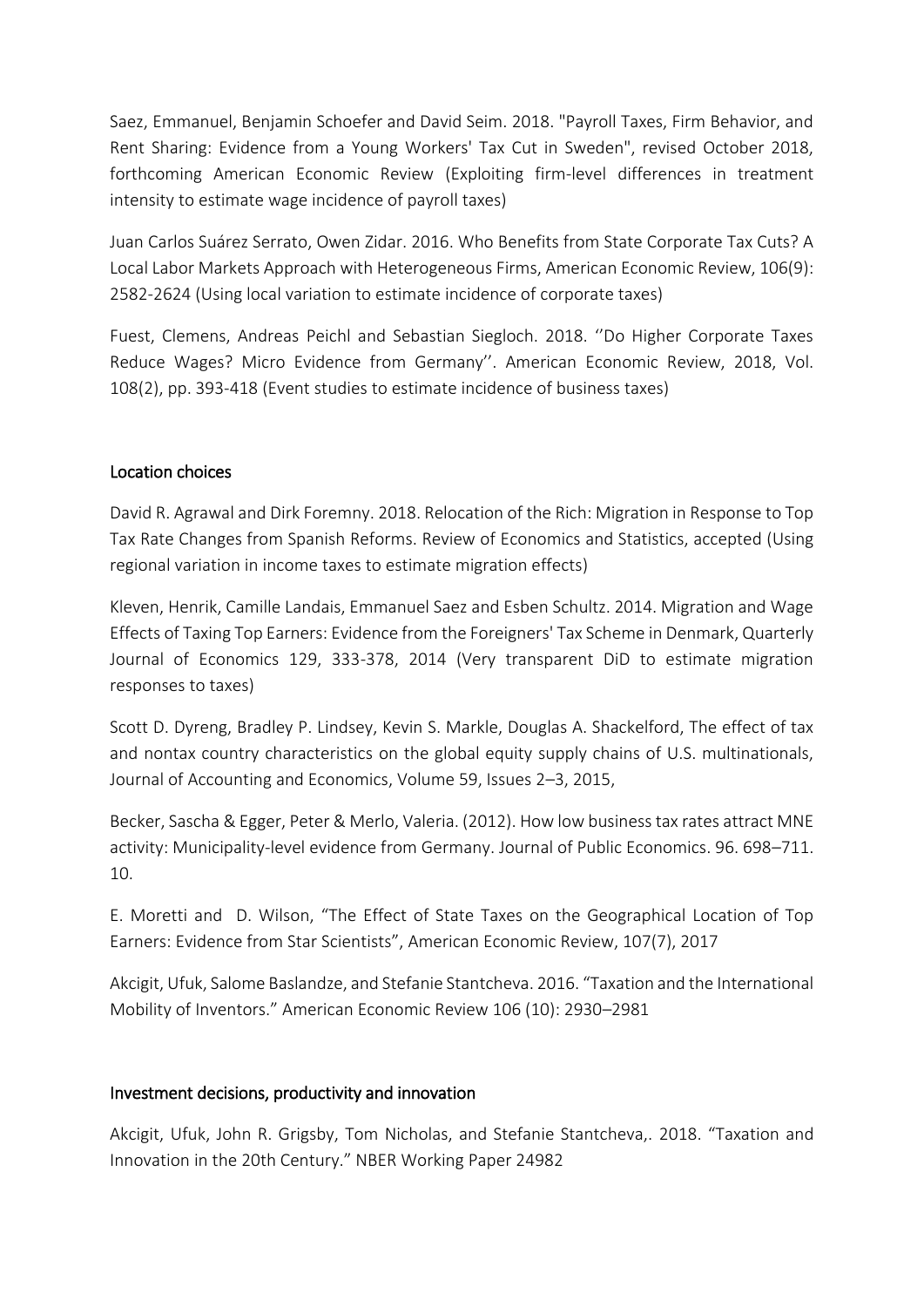Wilson, D. (2009), Beggar Thy Neighbor? The In-State, Out-of-State, and Aggregate Effects of R&D Tax Credits," Review of Economics and Statistics, 91(2), 431-436.

Tsoutsoura, M. (2015), The Effect of Succession Taxes on Family Firm Investment: Evidence from a Natural Experiment. The Journal of Finance, 70: 649-688. doi:10.1111/jofi.12224

Antoine Dechezleprêtre, Elias Einiö, Ralf Martin, Kieu-Trang Nguyen, John Van Reenen. 2016. Do tax Incentives for Research Increase Firm Innovation? An RD Design for R&D. NBER Working Paper No. 22405

Mahon, James and Eric Zwick. 2017. Tax Policy and Heterogeneous Investment Behavior. American Economic Review, 107(1): 217-48, 2017. (DiD to study tax effects on firm investments)

Compare to "old school" panel approach: Bond, Stephen, and Jing Xing, 2015. "Corporate Taxation and Capital Accumulation: Evidence from sectoral panel data for 14 OECD countries" Journal of Public Economics 130, 15-31

Martin Jacob, Roni Michaely und Maximilian A. Müller, Consumption Taxes and Corporate Investment, Review of Financial Studies, forthcoming.

#### Financial markets

Effect of capital gains tax on stock prices: Li, O., Y. Lin, and J. Robinson. 2016. The effect of capital gains taxes on the initial pricing and underpricing of IPOs. Journal of Accounting and Economics 61(2-3): 465-85.

Sikes, S.A. and Verrecchia, R.E., 2012. Capital gains taxes and expected rates of return. The Accounting Review, 87(3), pp.1067-1086.

Jacob Thornock. (2013) The Effects of Dividend Taxation on Short Selling and Market Quality. The Accounting Review 88:5, 1833-1856

Ivković, Zoran, James Poterba, and Scott Weisbenner. 2005. "Tax-Motivated Trading by Individual Investors." American Economic Review, 95 (5): 1605-1630

Stephen R. Bond, Michael P. Devereux, and Alexander Klemm , The Effects of Dividend Taxes on Equity Prices: A Re-examination of the 1997 U.K. Tax Reform, <http://citeseerx.ist.psu.edu/viewdoc/download?doi=10.1.1.833.4322&rep=rep1&type=pdf>

Shackelford, D., and R. Verrecchia. Intertemporal Tax Discontinuities. Journal of Accounting Research 40 (2002): 205–22.

Sialm, C., 2009. Tax changes and asset pricing. American Economic Review, 99(4), pp.1356-83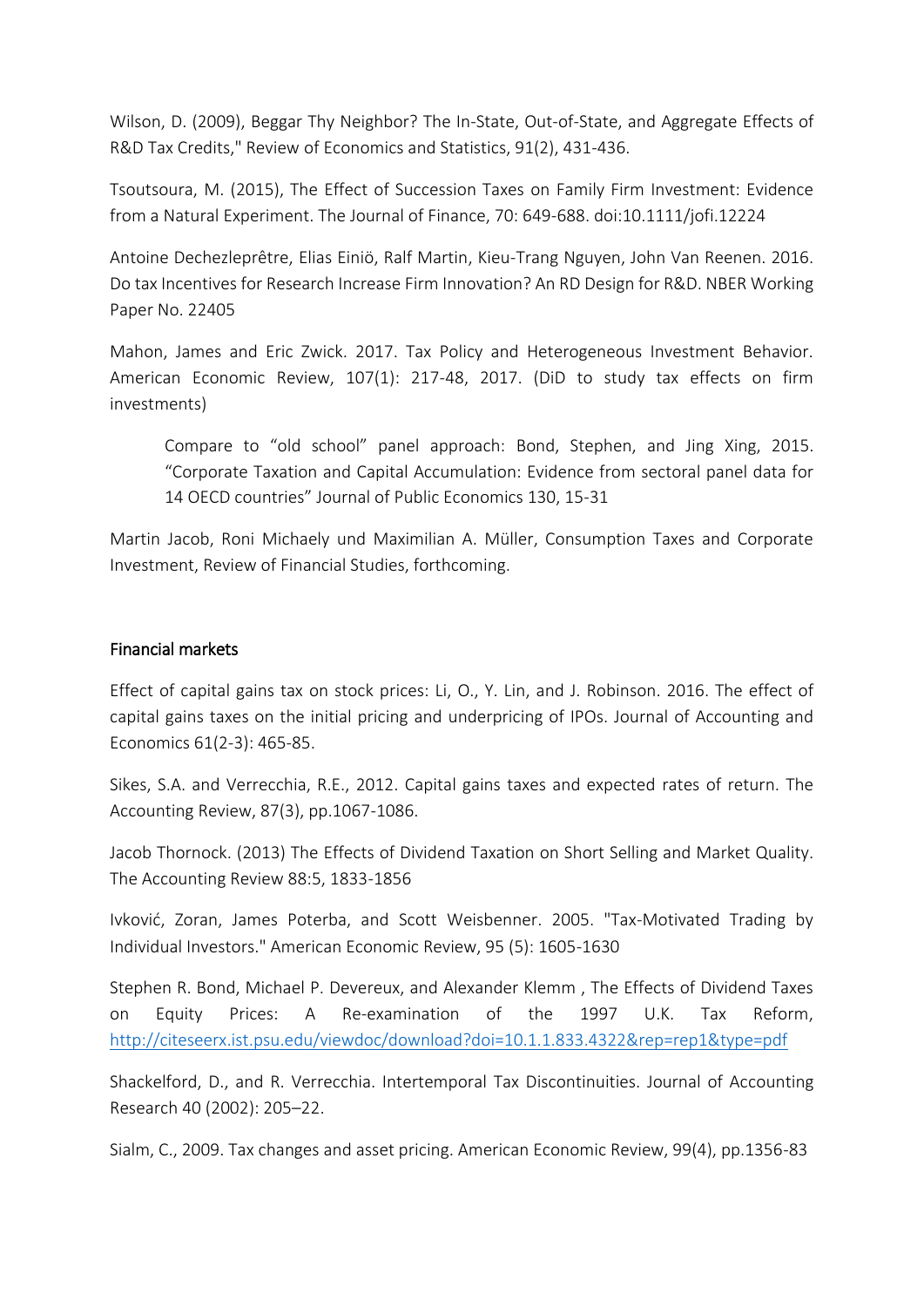Related: Longstaff, Francis A. "Municipal debt and marginal tax rates: Is there a tax premium in asset prices?." The Journal of Finance 66.3 (2011): 721-751.

SURVEY: Campbell, J.Y., 2006. Household finance. The Journal of finance, 61(4), pp.1553-1604

## Financial markets, round 2

Grinblatt, M., and T. Moskowitz. 2004. Predicting stock price movements from past returns: The role of consistency and tax-loss selling. Journal of Financial Economics 71(3): 541-79.

Jin, L. 2006. Capital gains tax overhang and price pressure. The Journal of Finance 61(3): 1399- 431.

Dhaliwal, D., L. Krull, and O. Li. 2007. Did the 2003 Tax Act reduce the cost of equity capital?. Journal of Accounting and Economics 43(1): 121-50.

# Behavioral aspects

Wolfgang Frimmel and Martin Halla and Jörg Paetzold. 2018. The Intergenerational Causal Effect of Tax Evasion: Evidence from a Commuter Tax Allowance in Austria, Journal of the European Economic Association (forthcoming)

Benzarti, Youssef, Dorian Carloni, Jarkko Harju, Tuomas Kosonen.2018. "What Goes Up May Not Come Down: Asymmetric Pass through of Value Added Taxes" RR JPE. (Non-standard behavioral effects of taxes using different identification strategies)

DeBacker, J., B. T. Heim, and A. Tran (2015). Importing corruption culture from overseas: Evidence from corporate tax evasion in the united states. Journal of Financial Economics 117(1),  $122 - 138$ 

Bott, K. M., A. W. Cappelen, E. O. Sorensen, and B. Tungodden (2017). You've got mail: A randomised field experiment on tax evasion. NHH department of economics discussion paper SAM 10 2017

Drago, Francesco, Friederike Mengel, and Christian Traxler. 2018. Compliance Behavior in Networks: Evidence from a Field Experiment. July 2018. RR, AEJ Applied. (field experiment)

SURVEY: Chetty, Raj. 2015. Behavioral Economics and Public Policy: A Pragmatic Perspective, Ely Lecture, American Economic Review Papers and Proceedings 105(5): 1-33 (Overview Behavioral Public Econ)

SURVEY: Luttmer, E. F. P. and M. Singhal (2014). Tax morale. Journal of Economic Perspectives 28(4), 149–68